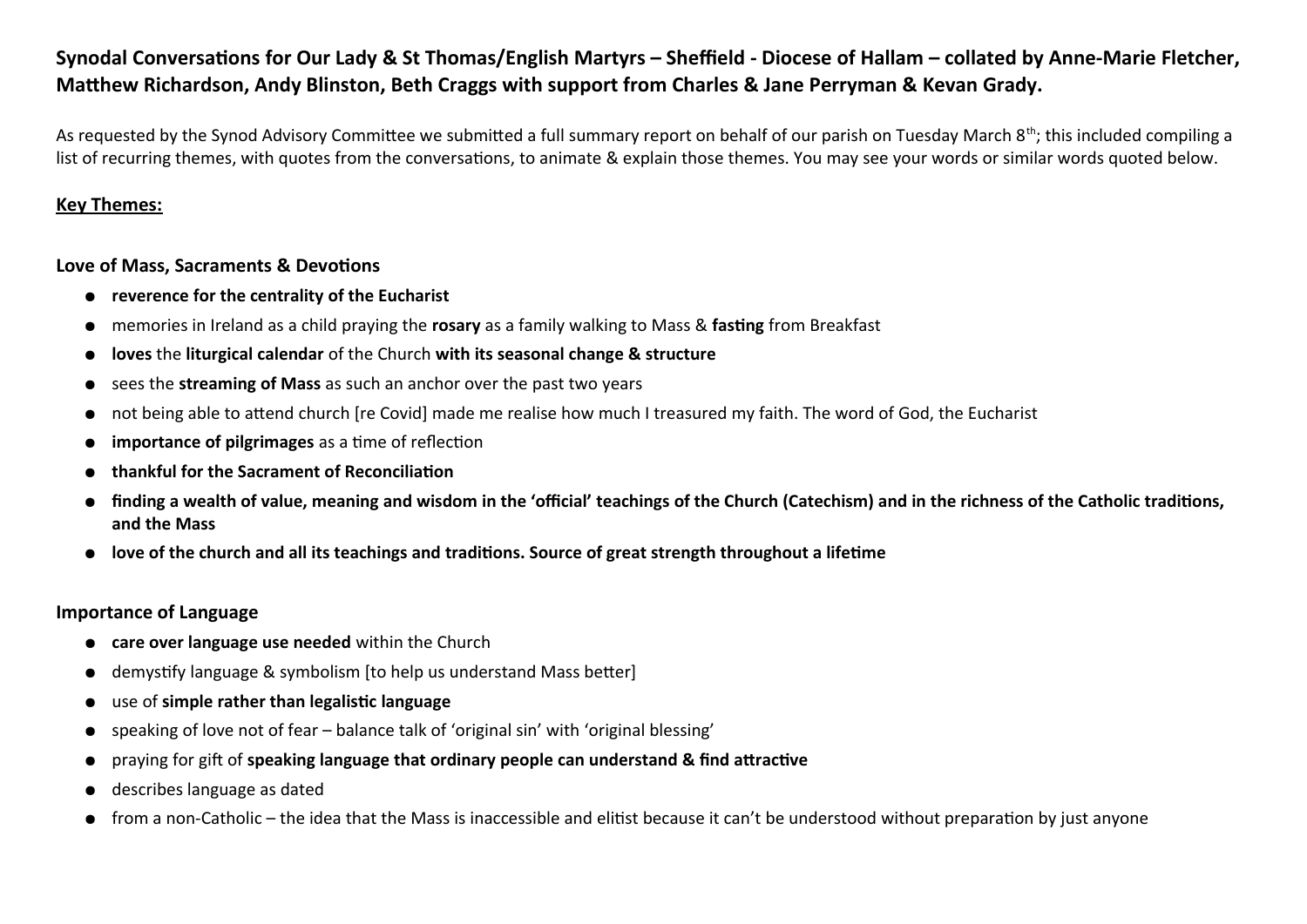**Experience of God** – in nature, in others, in Eucharist, through prayer

- the **Holy Spirit is seeding "Future Church" one by one!** [said in relation to conversations with Young Intentional disciples around UK manifesting charisms – Called & Gifted Discernment Process)
- **feeling God in the present moment whilst walking in nature**
- **huge support from parish in bereavement**. **Holy Spirit has been present in the show of kindness and support**
- not being able to attend church[re Covid] made me realise how much I **treasured my fellow believers**
- some had reached a point of looking outside the church for spiritual sustenance
- the Holy Spirit responded to a man's prayers for faith through the works of others to explore the deep questions around God, and now feels much more confident in his faith
- the [school] children think the church does lots well and 'are good at welcoming people' and 'helping the community.' 'It is a time to think about Jesus and to reflect,' and it is 'calming.
- they like 'hearing the preaching,' 'being with everyone,' 'singing the hymns,' 'the music,' 'coffee and cake,' 'the peacefulness,'

One child mentioned wanting more 'displays of love' - they described this as a 'beautiful display showing love and kindness' and I take this to mean show people the good we do as a community

Generally, there was a love of the community, reflecting time and the singing. There was an understanding of the mission of the church

#### **Modernisation** – Role of Women /laity– Priest Formation & Support

- concern over support of new priest not being mentored by experienced priests
- role of Women & lay people to be of greater significance
- priests being allowed to marry; Shortage of Priests; Women Priests
- the synodal process introduced by Pope Francis a significant sign of hope ["letting the Holy Spirit out of the box"]
- **prays for "Days of Grace" being established** to allow for divorced & remarried catholics to receive Holy Communion on Special designated Feast days
- was concerned about provision for the deaf, both in the Synodal process, and generally in the church. Felt that other denominations make better provision, including signed Masses, and that as a result deaf people are drawn away from Catholicism
- acceptance of different lifestyles
- the absence now of the opportunity to be consulted since the demise of the parish council
- staying within the church structures to try to bring about change was the Holy Spirits path for them
- we are the church, and we have to speak out, to preach the gospel to the world that has lost its way
- felt the **church was focused on obligation**. Gave the example of not eating meat on a Friday and wondered how this will be affected in modern times with more people becoming vegetarian/vegan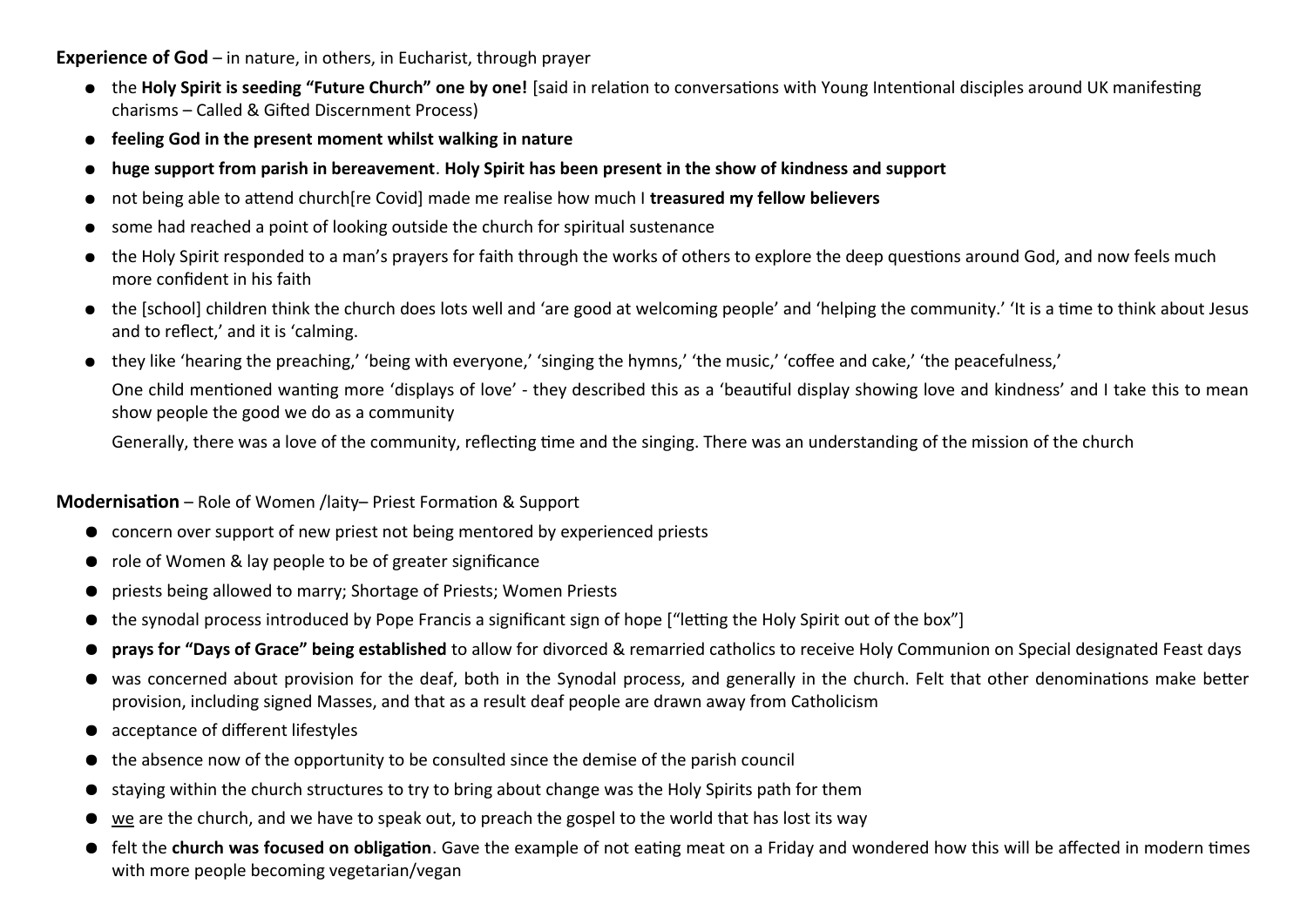- the [school] children had several comments specifically about their experience of Mass: Some children mentioned not liking 'sad hymns' and wanting 'loving hymns. One child did not like the change of position in Mass i.e. kneeling, sitting, standing. Another said Mass was just sitting and standing. Several children felt that Mass is not interesting to them. One mentioned wanting to do 'more fun things' and talked about role-playing whilst the Gospel is being read and another spoke about Mass being more interactive. Some mentioned not feeling included and many wanted more people to read. Another said Mass is 'very hard to understand'
- one child wanted the church to be brighter and another wanted a private place to 'say hello to Jesus.' Generally, there was a sense of wanting to be more involved than being a passive part of Mass

### **Hierarchical church & return to roots**

- pondered on **"Imperialism**" creeping into the Church
- **yearning to return to roots**
- **'Online Church'** has been an **excellent** substitute (Universality of the Church)
- the leadership has moved away from the simplicity of Jesus

(a man who served, had few rules, no power, no money- the Church is now bound by rules, immense wealth, controlled by power)

- having known and worked alongside Catholics, a male non catholic 30+ Christian's **general impression had been that they didn't have such strong personal relationships with Jesus, or such a reverence for the Bible, seeming more strongly attached to their** rituals. More recently however, he's met Catholics who don't fit that model, and he's developing greater respect for the teachings and traditions of the Catholic church
- think **too much focus on dogma and doctrine not enough on good we can do** in the world
- concern that people wanted to change church doctrine, and that we will lose what makes the Catholic church unique and what makes us Catholic if we change. We should be clear on what Catholicism is and isn't
- **where has leadership been** in global crisis? **not leading by example**
- [Covid] **a time to step back and take stock of where they stood in relation to the institutional church**
- feelings were of **anger, sadness and deep hurt about the institutional church**. The **abuse crisis** and its subsequent denial and cover up
- different members spoke of their **great disappointment at the failure to fulfil the hopes of Vatican 2**
- a desire for power at the highest levels of the church as corrupting, obscuring its mission, and undermining its moral authority
- saw the Catholic Church as being faithful to the teachings of Christ and the early church
- the Catholic Church not active enough in the wider community. When one man became a Catholic, he said that the Church did not seek him out, he sought them, and that many others would not be so proactive themselves that may respond to the Church's message
- was unsure what the Synod process was and was concerned that parishioners' concerns wouldn't be heard/listened to by those high up in the church